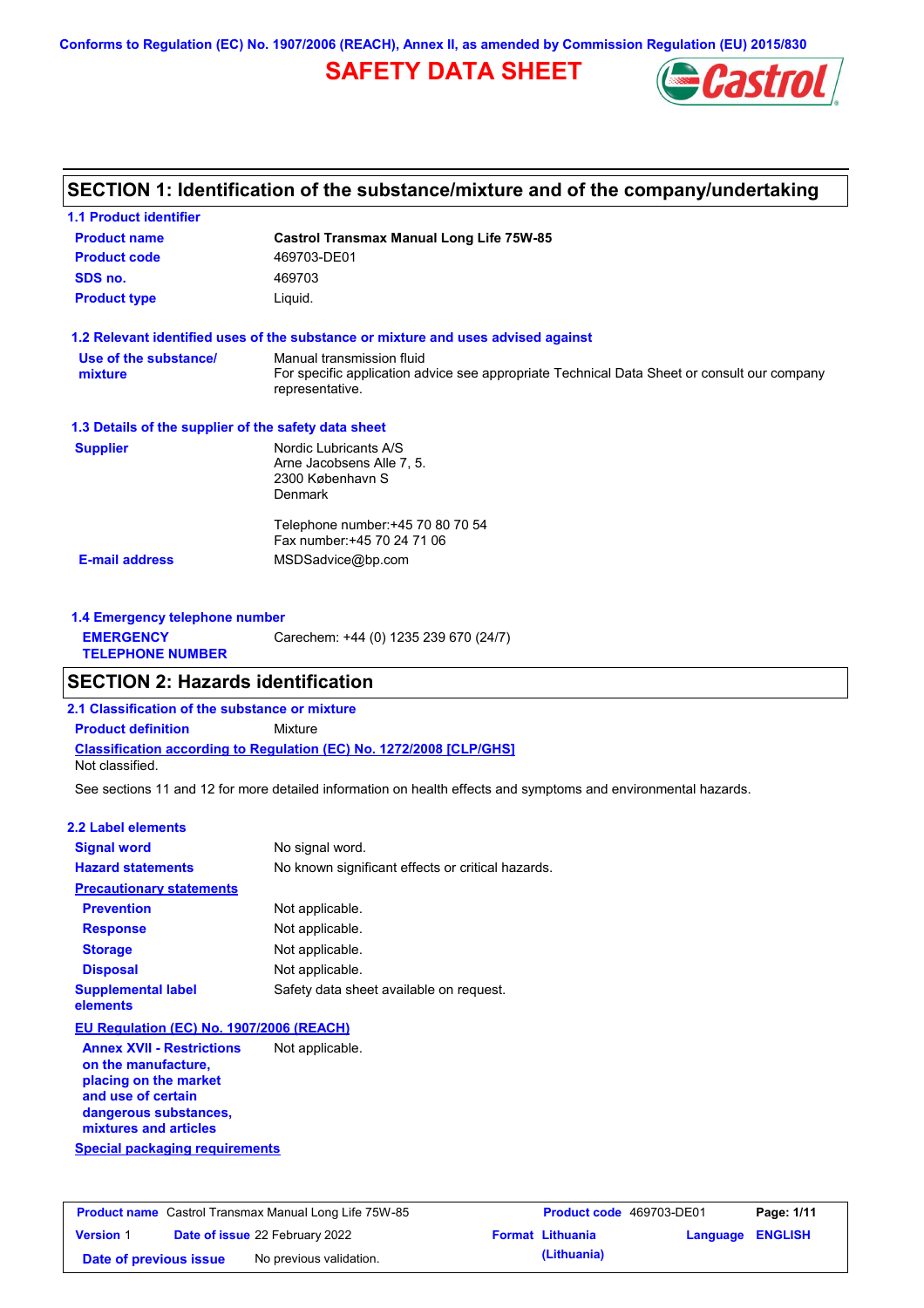# **SECTION 2: Hazards identification**

| <b>Containers to be fitted</b><br>with child-resistant<br>fastenings                                                     | Not applicable.                                                                                               |
|--------------------------------------------------------------------------------------------------------------------------|---------------------------------------------------------------------------------------------------------------|
| <b>Tactile warning of danger</b>                                                                                         | Not applicable.                                                                                               |
| 2.3 Other hazards                                                                                                        |                                                                                                               |
| <b>Results of PBT and vPvB</b><br>assessment                                                                             | Product does not meet the criteria for PBT or vPvB according to Regulation (EC) No. 1907/2006,<br>Annex XIII. |
| <b>Product meets the criteria</b><br>for PBT or vPvB according<br>to Regulation (EC) No.<br><b>1907/2006, Annex XIII</b> | This mixture does not contain any substances that are assessed to be a PBT or a vPvB.                         |
| Other hazards which do<br>not result in classification                                                                   | Defatting to the skin.                                                                                        |

## **SECTION 3: Composition/information on ingredients**

Mixture

#### **3.2 Mixtures**

**Product definition**

Synthetic base stock. Proprietary performance additives.

| <b>Product/ingredient</b><br>name                             | <b>Identifiers</b>                                                                      | $\%$      | <b>Regulation (EC) No.</b><br>1272/2008 [CLP] | Type    |
|---------------------------------------------------------------|-----------------------------------------------------------------------------------------|-----------|-----------------------------------------------|---------|
| 1-Decene, homopolymer,<br>hydrogenated                        | REACH #: 01-2119486452-34<br>EC: 500-183-1<br>CAS: 68037-01-4                           | ≥25 - ≤50 | Asp. Tox. 1, H304                             | [1] [2] |
| Dec-1-ene, trimers, hydrogenated                              | REACH #: 01-2119493949-12<br>EC: 500-393-3<br>CAS: 157707-86-3                          | ≥25 - ≤50 | Asp. Tox. 1, H304                             | [1] [2] |
| Dec-1-ene, dimers, hydrogenated                               | REACH #: 01-2119493069-28<br>EC: 500-228-5<br>CAS: 68649-11-6                           | ≥10 - ≤25 | Acute Tox. 4, H332<br>Asp. Tox. 1, H304       | [1] [2] |
| Distillates (petroleum), hydrotreated<br>heavy paraffinic     | REACH #: 01-2119484627-25 ≤3<br>EC: 265-157-1<br>CAS: 64742-54-7<br>Index: 649-467-00-8 |           | Not classified.                               | $[2]$   |
| Distillates (petroleum), solvent-<br>dewaxed heavy paraffinic | REACH #: 01-2119471299-27<br>EC: 265-169-7<br>CAS: 64742-65-0<br>Index: 649-474-00-6    | ב≥        | Asp. Tox. 1, H304                             | [1] [2] |

**See Section 16 for the full text of the H statements declared above.**

#### **Type**

[1] Substance classified with a health or environmental hazard

[2] Substance with a workplace exposure limit

[3] Substance meets the criteria for PBT according to Regulation (EC) No. 1907/2006, Annex XIII

[4] Substance meets the criteria for vPvB according to Regulation (EC) No. 1907/2006, Annex XIII

[5] Substance of equivalent concern

[6] Additional disclosure due to company policy

Occupational exposure limits, if available, are listed in Section 8.

## **SECTION 4: First aid measures**

#### **4.1 Description of first aid measures**

| <b>Eye contact</b>  | In case of contact, immediately flush eyes with plenty of water for at least 15 minutes. Eyelids<br>should be held away from the eyeball to ensure thorough rinsing. Check for and remove any<br>contact lenses. Get medical attention.             |
|---------------------|-----------------------------------------------------------------------------------------------------------------------------------------------------------------------------------------------------------------------------------------------------|
| <b>Skin contact</b> | Wash skin thoroughly with soap and water or use recognised skin cleanser. Remove<br>contaminated clothing and shoes. Wash clothing before reuse. Clean shoes thoroughly before<br>reuse. Get medical attention if irritation develops.              |
| <b>Inhalation</b>   | If inhaled, remove to fresh air. In case of inhalation of decomposition products in a fire,<br>symptoms may be delayed. The exposed person may need to be kept under medical<br>surveillance for 48 hours. Get medical attention if symptoms occur. |

|                        | <b>Product name</b> Castrol Transmax Manual Long Life 75W-85 | <b>Product code</b> 469703-DE01 |                         | Page: 2/11 |
|------------------------|--------------------------------------------------------------|---------------------------------|-------------------------|------------|
| <b>Version 1</b>       | <b>Date of issue 22 February 2022</b>                        | <b>Format Lithuania</b>         | <b>Language ENGLISH</b> |            |
| Date of previous issue | No previous validation.                                      | (Lithuania)                     |                         |            |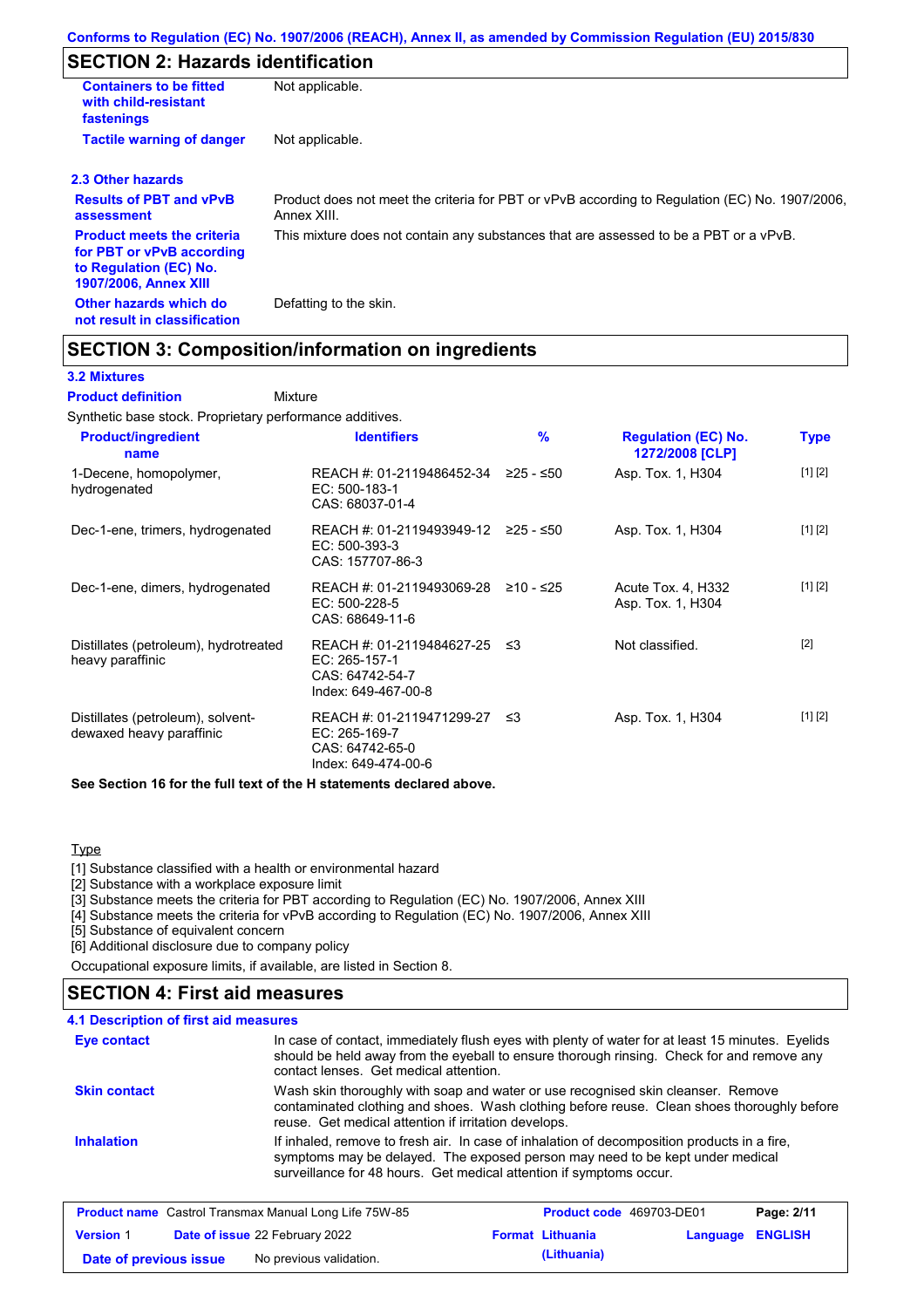### **Conforms to Regulation (EC) No. 1907/2006 (REACH), Annex II, as amended by Commission Regulation (EU) 2015/830**

## **SECTION 4: First aid measures**

| Ingestion                             | Do not induce vomiting unless directed to do so by medical personnel. Get medical attention if<br>symptoms occur.   |  |
|---------------------------------------|---------------------------------------------------------------------------------------------------------------------|--|
| <b>Protection of first-aiders</b>     | No action shall be taken involving any personal risk or without suitable training.                                  |  |
|                                       | 4.2 Most important symptoms and effects, both acute and delayed                                                     |  |
|                                       | See Section 11 for more detailed information on health effects and symptoms.                                        |  |
| <b>Potential acute health effects</b> |                                                                                                                     |  |
| <b>Inhalation</b>                     | Exposure to decomposition products may cause a health hazard. Serious effects may be<br>delayed following exposure. |  |
| <b>Ingestion</b>                      | No known significant effects or critical hazards.                                                                   |  |
| <b>Skin contact</b>                   | Defatting to the skin. May cause skin dryness and irritation.                                                       |  |
| Eye contact                           | No known significant effects or critical hazards.                                                                   |  |
|                                       | Delayed and immediate effects as well as chronic effects from short and long-term exposure                          |  |
| <b>Inhalation</b>                     | Overexposure to the inhalation of airborne droplets or aerosols may cause irritation of the<br>respiratory tract.   |  |
| <b>Ingestion</b>                      | Ingestion of large quantities may cause nausea and diarrhoea.                                                       |  |
| <b>Skin contact</b>                   | Prolonged or repeated contact can defat the skin and lead to irritation and/or dermatitis.                          |  |
| Eye contact                           | Potential risk of transient stinging or redness if accidental eye contact occurs.                                   |  |

#### **4.3 Indication of any immediate medical attention and special treatment needed**

| In case of inhalation of decomposition products in a fire, symptoms may be delayed. |  |
|-------------------------------------------------------------------------------------|--|
|                                                                                     |  |
| The exposed person may need to be kept under medical surveillance for 48 hours.     |  |

# **SECTION 5: Firefighting measures**

| 5.1 Extinguishing media                                   |                                                                                                                                                                                                                                                                                                                                                                   |  |  |  |
|-----------------------------------------------------------|-------------------------------------------------------------------------------------------------------------------------------------------------------------------------------------------------------------------------------------------------------------------------------------------------------------------------------------------------------------------|--|--|--|
| <b>Suitable extinguishing</b><br>media                    | In case of fire, use foam, dry chemical or carbon dioxide extinguisher or spray.                                                                                                                                                                                                                                                                                  |  |  |  |
| <b>Unsuitable extinguishing</b><br>media                  | Do not use water jet. The use of a water jet may cause the fire to spread by splashing the<br>burning product.                                                                                                                                                                                                                                                    |  |  |  |
| 5.2 Special hazards arising from the substance or mixture |                                                                                                                                                                                                                                                                                                                                                                   |  |  |  |
| <b>Hazards from the</b><br>substance or mixture           | In a fire or if heated, a pressure increase will occur and the container may burst.                                                                                                                                                                                                                                                                               |  |  |  |
| <b>Hazardous combustion</b><br>products                   | Combustion products may include the following:<br>carbon oxides $(CO, CO2)$ (carbon monoxide, carbon dioxide)<br>nitrogen oxides ( $NO$ , $NO2$ etc.)                                                                                                                                                                                                             |  |  |  |
| <b>5.3 Advice for firefighters</b>                        |                                                                                                                                                                                                                                                                                                                                                                   |  |  |  |
| <b>Special precautions for</b><br>fire-fighters           | No action shall be taken involving any personal risk or without suitable training. Promptly<br>isolate the scene by removing all persons from the vicinity of the incident if there is a fire.                                                                                                                                                                    |  |  |  |
| <b>Special protective</b><br>equipment for fire-fighters  | Fire-fighters should wear appropriate protective equipment and self-contained breathing<br>apparatus (SCBA) with a full face-piece operated in positive pressure mode. Clothing for fire-<br>fighters (including helmets, protective boots and gloves) conforming to European standard EN<br>469 will provide a basic level of protection for chemical incidents. |  |  |  |

## **SECTION 6: Accidental release measures**

|                                         | 6.1 Personal precautions, protective equipment and emergency procedures                                                                                                                                                                                                                                                             |
|-----------------------------------------|-------------------------------------------------------------------------------------------------------------------------------------------------------------------------------------------------------------------------------------------------------------------------------------------------------------------------------------|
| For non-emergency<br>personnel          | No action shall be taken involving any personal risk or without suitable training. Evacuate<br>surrounding areas. Keep unnecessary and unprotected personnel from entering. Do not touch<br>or walk through spilt material. Floors may be slippery; use care to avoid falling. Put on<br>appropriate personal protective equipment. |
| For emergency responders                | If specialised clothing is required to deal with the spillage, take note of any information in<br>Section 8 on suitable and unsuitable materials. See also the information in "For non-<br>emergency personnel".                                                                                                                    |
| <b>6.2 Environmental</b><br>precautions | Avoid dispersal of spilt material and runoff and contact with soil, waterways, drains and sewers.<br>Inform the relevant authorities if the product has caused environmental pollution (sewers,<br>waterways, soil or air).                                                                                                         |

| <b>Product name</b> Castrol Transmax Manual Long Life 75W-85 |  |                                       | <b>Product code</b> 469703-DE01 | Page: 3/11              |                         |  |
|--------------------------------------------------------------|--|---------------------------------------|---------------------------------|-------------------------|-------------------------|--|
| <b>Version 1</b>                                             |  | <b>Date of issue 22 February 2022</b> |                                 | <b>Format Lithuania</b> | <b>Language ENGLISH</b> |  |
| Date of previous issue                                       |  | No previous validation.               |                                 | (Lithuania)             |                         |  |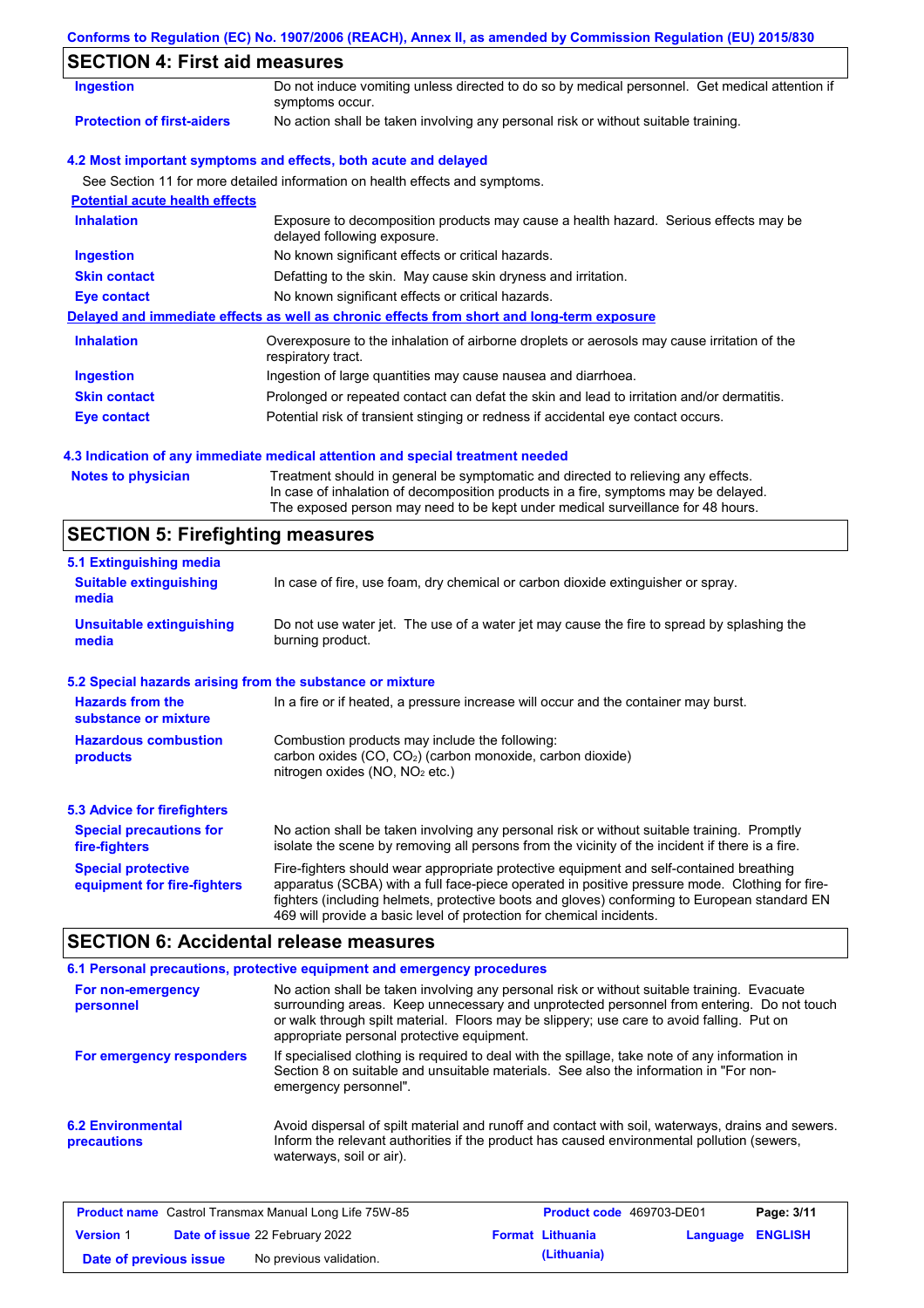## **SECTION 6: Accidental release measures**

|                                           | 6.3 Methods and material for containment and cleaning up                                                                                                                                                                                                                                                                                                                                       |
|-------------------------------------------|------------------------------------------------------------------------------------------------------------------------------------------------------------------------------------------------------------------------------------------------------------------------------------------------------------------------------------------------------------------------------------------------|
| <b>Small spill</b>                        | Stop leak if without risk. Move containers from spill area. Absorb with an inert material and<br>place in an appropriate waste disposal container. Dispose of via a licensed waste disposal<br>contractor.                                                                                                                                                                                     |
| Large spill                               | Stop leak if without risk. Move containers from spill area. Prevent entry into sewers, water<br>courses, basements or confined areas. Contain and collect spillage with non-combustible,<br>absorbent material e.g. sand, earth, vermiculite or diatomaceous earth and place in container<br>for disposal according to local regulations. Dispose of via a licensed waste disposal contractor. |
| 6.4 Reference to other<br><b>sections</b> | See Section 1 for emergency contact information.<br>See Section 5 for firefighting measures.<br>See Section 8 for information on appropriate personal protective equipment.<br>See Section 12 for environmental precautions.<br>See Section 13 for additional waste treatment information.                                                                                                     |

## **SECTION 7: Handling and storage**

| 7.1 Precautions for safe handling                                                    |                                                                                                                                                                                                                                                                                                                                                                                                                                                                                          |
|--------------------------------------------------------------------------------------|------------------------------------------------------------------------------------------------------------------------------------------------------------------------------------------------------------------------------------------------------------------------------------------------------------------------------------------------------------------------------------------------------------------------------------------------------------------------------------------|
| <b>Protective measures</b>                                                           | Put on appropriate personal protective equipment.                                                                                                                                                                                                                                                                                                                                                                                                                                        |
| <b>Advice on general</b><br>occupational hygiene                                     | Eating, drinking and smoking should be prohibited in areas where this material is handled,<br>stored and processed. Wash thoroughly after handling. Remove contaminated clothing and<br>protective equipment before entering eating areas. See also Section 8 for additional<br>information on hygiene measures.                                                                                                                                                                         |
| <b>7.2 Conditions for safe</b><br>storage, including any<br><b>incompatibilities</b> | Store in accordance with local regulations. Store in a dry, cool and well-ventilated area, away<br>from incompatible materials (see Section 10). Keep away from heat and direct sunlight. Keep<br>container tightly closed and sealed until ready for use. Containers that have been opened must<br>be carefully resealed and kept upright to prevent leakage. Store and use only in equipment/<br>containers designed for use with this product. Do not store in unlabelled containers. |
| <b>Not suitable</b>                                                                  | Prolonged exposure to elevated temperature.                                                                                                                                                                                                                                                                                                                                                                                                                                              |
| 7.3 Specific end use(s)                                                              |                                                                                                                                                                                                                                                                                                                                                                                                                                                                                          |
| <b>Recommendations</b>                                                               | See section 1.2 and Exposure scenarios in annex, if applicable.                                                                                                                                                                                                                                                                                                                                                                                                                          |

# **SECTION 8: Exposure controls/personal protection**

| <b>8.1 Control parameters</b>                                |                                                                                                                                                                                                    |
|--------------------------------------------------------------|----------------------------------------------------------------------------------------------------------------------------------------------------------------------------------------------------|
| <b>Occupational exposure limits</b>                          |                                                                                                                                                                                                    |
| <b>Product/ingredient name</b>                               | <b>Exposure limit values</b>                                                                                                                                                                       |
| 1-Decene, homopolymer, hydrogenated                          | Lithuanian Hygiene Standard HN 23 (Lithuania).<br>TWA: 1 mg/m <sup>3</sup> 8 hours. Issued/Revised: 12/2001 Form: Mist<br>STEL: 3 mg/m <sup>3</sup> 15 minutes. Issued/Revised: 12/2001 Form: Mist |
| Dec-1-ene, trimers, hydrogenated                             | Lithuanian Hygiene Standard HN 23 (Lithuania).<br>TWA: 1 mg/m <sup>3</sup> 8 hours. Issued/Revised: 12/2001 Form: Mist<br>STEL: 3 mg/m <sup>3</sup> 15 minutes. Issued/Revised: 12/2001 Form: Mist |
| Dec-1-ene, dimers, hydrogenated                              | Lithuanian Hygiene Standard HN 23 (Lithuania).<br>TWA: 1 mg/m <sup>3</sup> 8 hours. Issued/Revised: 12/2001 Form: Mist<br>STEL: 3 mg/m <sup>3</sup> 15 minutes. Issued/Revised: 12/2001 Form: Mist |
| Distillates (petroleum), hydrotreated heavy paraffinic       | Lithuanian Hygiene Standard HN 23 (Lithuania).<br>TWA: 1 mg/m <sup>3</sup> 8 hours. Issued/Revised: 12/2001 Form: Mist<br>STEL: 3 mg/m <sup>3</sup> 15 minutes. Issued/Revised: 12/2001 Form: Mist |
| Distillates (petroleum), solvent-dewaxed heavy<br>paraffinic | Lithuanian Hygiene Standard HN 23 (Lithuania).                                                                                                                                                     |
|                                                              | TWA: 1 mg/m <sup>3</sup> 8 hours. Issued/Revised: 12/2001 Form: Mist<br>STEL: 3 mg/m <sup>3</sup> 15 minutes. Issued/Revised: 12/2001 Form: Mist                                                   |

Whilst specific OELs for certain components may be shown in this section, other components may be present in any mist, vapour or dust produced. Therefore, the specific OELs may not be applicable to the product as a whole and are provided for guidance only.

| <b>Product name</b> Castrol Transmax Manual Long Life 75W-85 |                                       |                         | Product code 469703-DE01 |                         | Page: 4/11 |
|--------------------------------------------------------------|---------------------------------------|-------------------------|--------------------------|-------------------------|------------|
| <b>Version 1</b>                                             | <b>Date of issue 22 February 2022</b> |                         | <b>Format Lithuania</b>  | <b>Language ENGLISH</b> |            |
| Date of previous issue                                       |                                       | No previous validation. | (Lithuania)              |                         |            |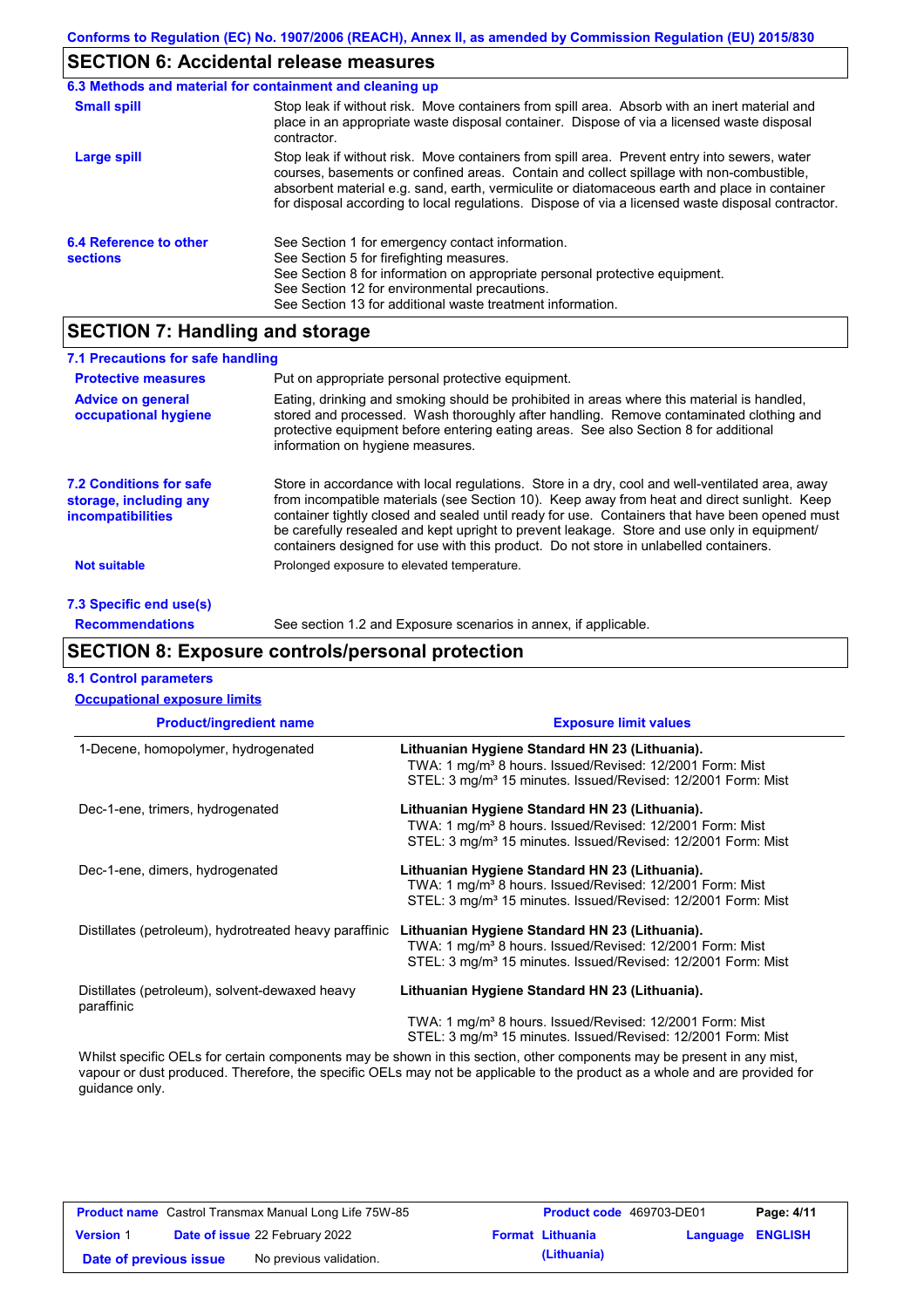## **SECTION 8: Exposure controls/personal protection**

| <b>Recommended monitoring</b><br>procedures                  |                                                           | If this product contains ingredients with exposure limits, personal, workplace atmosphere or<br>biological monitoring may be required to determine the effectiveness of the ventilation or other<br>control measures and/or the necessity to use respiratory protective equipment. Reference<br>should be made to monitoring standards, such as the following: European Standard EN 689<br>(Workplace atmospheres - Guidance for the assessment of exposure by inhalation to chemical<br>agents for comparison with limit values and measurement strategy) European Standard EN<br>14042 (Workplace atmospheres - Guide for the application and use of procedures for the<br>assessment of exposure to chemical and biological agents) European Standard EN 482<br>(Workplace atmospheres - General requirements for the performance of procedures for the<br>measurement of chemical agents) Reference to national guidance documents for methods for<br>the determination of hazardous substances will also be required. |                  |
|--------------------------------------------------------------|-----------------------------------------------------------|----------------------------------------------------------------------------------------------------------------------------------------------------------------------------------------------------------------------------------------------------------------------------------------------------------------------------------------------------------------------------------------------------------------------------------------------------------------------------------------------------------------------------------------------------------------------------------------------------------------------------------------------------------------------------------------------------------------------------------------------------------------------------------------------------------------------------------------------------------------------------------------------------------------------------------------------------------------------------------------------------------------------------|------------------|
| <b>Derived No Effect Level</b><br>No DNELs/DMELs available.  |                                                           |                                                                                                                                                                                                                                                                                                                                                                                                                                                                                                                                                                                                                                                                                                                                                                                                                                                                                                                                                                                                                            |                  |
| <b>Predicted No Effect Concentration</b>                     |                                                           |                                                                                                                                                                                                                                                                                                                                                                                                                                                                                                                                                                                                                                                                                                                                                                                                                                                                                                                                                                                                                            |                  |
| No PNECs available                                           |                                                           |                                                                                                                                                                                                                                                                                                                                                                                                                                                                                                                                                                                                                                                                                                                                                                                                                                                                                                                                                                                                                            |                  |
| <b>8.2 Exposure controls</b>                                 |                                                           |                                                                                                                                                                                                                                                                                                                                                                                                                                                                                                                                                                                                                                                                                                                                                                                                                                                                                                                                                                                                                            |                  |
| <b>Appropriate engineering</b><br><b>controls</b>            | kept in good condition and properly maintained.           | Provide exhaust ventilation or other engineering controls to keep the relevant airborne<br>concentrations below their respective occupational exposure limits.<br>All activities involving chemicals should be assessed for their risks to health, to ensure<br>exposures are adequately controlled. Personal protective equipment should only be considered<br>after other forms of control measures (e.g. engineering controls) have been suitably evaluated.<br>Personal protective equipment should conform to appropriate standards, be suitable for use, be<br>Your supplier of personal protective equipment should be consulted for advice on selection and<br>appropriate standards. For further information contact your national organisation for standards.<br>The final choice of protective equipment will depend upon a risk assessment. It is important to<br>ensure that all items of personal protective equipment are compatible.                                                                       |                  |
| <b>Individual protection measures</b>                        |                                                           |                                                                                                                                                                                                                                                                                                                                                                                                                                                                                                                                                                                                                                                                                                                                                                                                                                                                                                                                                                                                                            |                  |
| <b>Hygiene measures</b>                                      |                                                           | Wash hands, forearms and face thoroughly after handling chemical products, before eating,<br>smoking and using the lavatory and at the end of the working period. Ensure that eyewash<br>stations and safety showers are close to the workstation location.                                                                                                                                                                                                                                                                                                                                                                                                                                                                                                                                                                                                                                                                                                                                                                |                  |
| <b>Respiratory protection</b>                                | of the working conditions.                                | In case of insufficient ventilation, wear suitable respiratory equipment.<br>The correct choice of respiratory protection depends upon the chemicals being handled, the<br>conditions of work and use, and the condition of the respiratory equipment. Safety procedures<br>should be developed for each intended application. Respiratory protection equipment should<br>therefore be chosen in consultation with the supplier/manufacturer and with a full assessment                                                                                                                                                                                                                                                                                                                                                                                                                                                                                                                                                    |                  |
| <b>Eye/face protection</b>                                   | Safety glasses with side shields.                         |                                                                                                                                                                                                                                                                                                                                                                                                                                                                                                                                                                                                                                                                                                                                                                                                                                                                                                                                                                                                                            |                  |
| <b>Skin protection</b>                                       |                                                           |                                                                                                                                                                                                                                                                                                                                                                                                                                                                                                                                                                                                                                                                                                                                                                                                                                                                                                                                                                                                                            |                  |
| <b>Hand protection</b>                                       | <b>General Information:</b>                               |                                                                                                                                                                                                                                                                                                                                                                                                                                                                                                                                                                                                                                                                                                                                                                                                                                                                                                                                                                                                                            |                  |
|                                                              |                                                           | Because specific work environments and material handling practices vary, safety procedures<br>should be developed for each intended application. The correct choice of protective gloves<br>depends upon the chemicals being handled, and the conditions of work and use. Most gloves<br>provide protection for only a limited time before they must be discarded and replaced (even the<br>best chemically resistant gloves will break down after repeated chemical exposures).                                                                                                                                                                                                                                                                                                                                                                                                                                                                                                                                           |                  |
|                                                              | a full assessment of the working conditions.              | Gloves should be chosen in consultation with the supplier / manufacturer and taking account of                                                                                                                                                                                                                                                                                                                                                                                                                                                                                                                                                                                                                                                                                                                                                                                                                                                                                                                             |                  |
|                                                              | Recommended: Nitrile gloves.<br><b>Breakthrough time:</b> |                                                                                                                                                                                                                                                                                                                                                                                                                                                                                                                                                                                                                                                                                                                                                                                                                                                                                                                                                                                                                            |                  |
|                                                              |                                                           | Breakthrough time data are generated by glove manufacturers under laboratory test conditions<br>and represent how long a glove can be expected to provide effective permeation resistance. It<br>is important when following breakthrough time recommendations that actual workplace<br>conditions are taken into account. Always consult with your glove supplier for up-to-date<br>technical information on breakthrough times for the recommended glove type.<br>Our recommendations on the selection of gloves are as follows:                                                                                                                                                                                                                                                                                                                                                                                                                                                                                         |                  |
|                                                              | Continuous contact:                                       |                                                                                                                                                                                                                                                                                                                                                                                                                                                                                                                                                                                                                                                                                                                                                                                                                                                                                                                                                                                                                            |                  |
|                                                              | can be obtained.                                          | Gloves with a minimum breakthrough time of 240 minutes, or >480 minutes if suitable gloves<br>If suitable gloves are not available to offer that level of protection, gloves with shorter<br>breakthrough times may be acceptable as long as appropriate glove maintenance and                                                                                                                                                                                                                                                                                                                                                                                                                                                                                                                                                                                                                                                                                                                                             |                  |
| <b>Product name</b> Castrol Transmax Manual Long Life 75W-85 |                                                           | Product code 469703-DE01                                                                                                                                                                                                                                                                                                                                                                                                                                                                                                                                                                                                                                                                                                                                                                                                                                                                                                                                                                                                   | Page: 5/11       |
| <b>Version 1</b><br>Date of issue 22 February 2022           |                                                           | <b>Format Lithuania</b>                                                                                                                                                                                                                                                                                                                                                                                                                                                                                                                                                                                                                                                                                                                                                                                                                                                                                                                                                                                                    | Language ENGLISH |

**Date of previous issue** No previous validation. **(Lithuania)**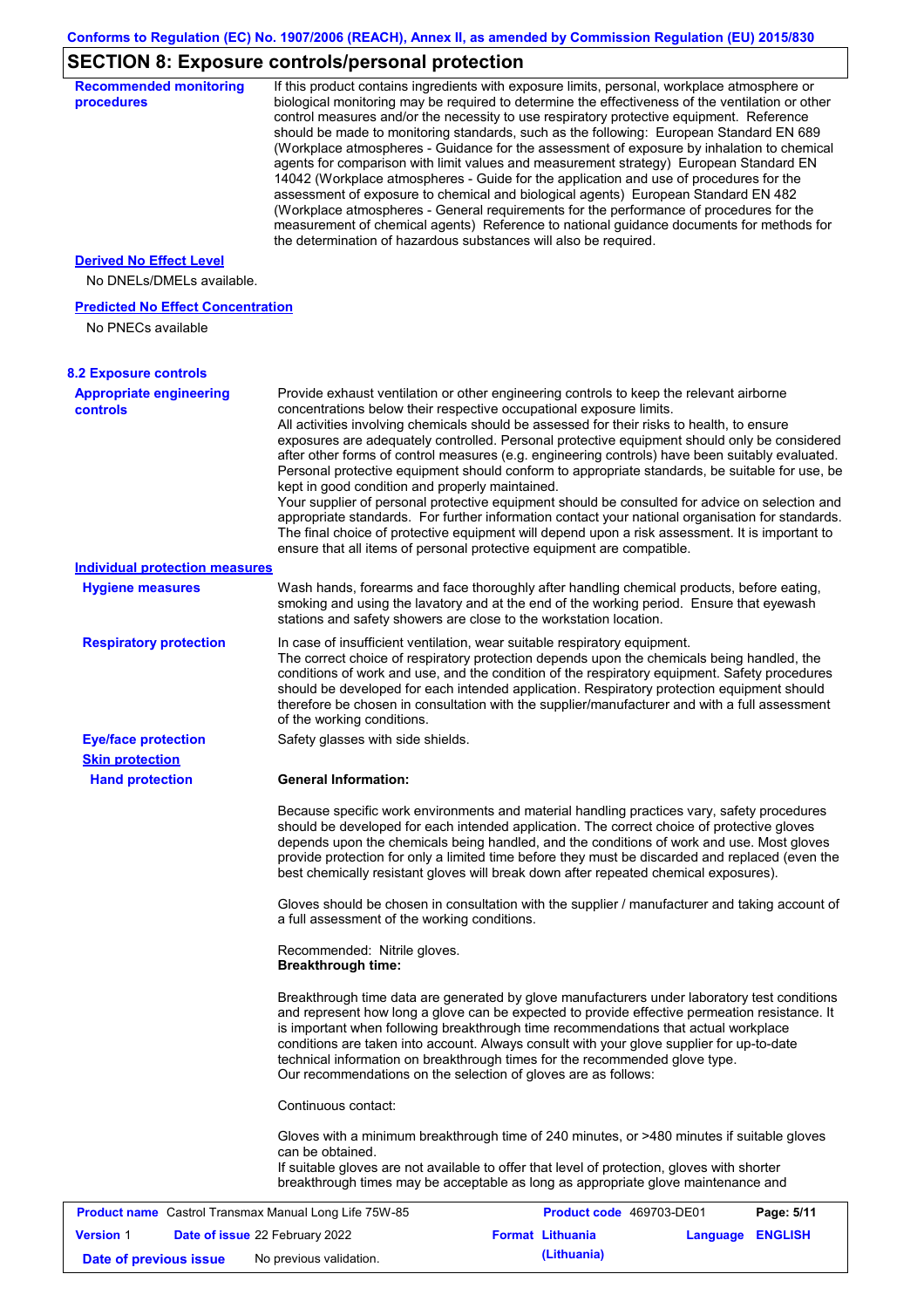## **SECTION 8: Exposure controls/personal protection**

replacement regimes are determined and adhered to.

Short-term / splash protection:

|                                           | Recommended breakthrough times as above.<br>It is recognised that for short-term, transient exposures, gloves with shorter breakthrough times<br>may commonly be used. Therefore, appropriate maintenance and replacement regimes must<br>be determined and rigorously followed.                                                                                                                                                                                                                                                                                                                                                                                                      |
|-------------------------------------------|---------------------------------------------------------------------------------------------------------------------------------------------------------------------------------------------------------------------------------------------------------------------------------------------------------------------------------------------------------------------------------------------------------------------------------------------------------------------------------------------------------------------------------------------------------------------------------------------------------------------------------------------------------------------------------------|
|                                           | <b>Glove Thickness:</b>                                                                                                                                                                                                                                                                                                                                                                                                                                                                                                                                                                                                                                                               |
|                                           | For general applications, we recommend gloves with a thickness typically greater than 0.35 mm.                                                                                                                                                                                                                                                                                                                                                                                                                                                                                                                                                                                        |
|                                           | It should be emphasised that glove thickness is not necessarily a good predictor of glove<br>resistance to a specific chemical, as the permeation efficiency of the glove will be dependent<br>on the exact composition of the glove material. Therefore, glove selection should also be based<br>on consideration of the task requirements and knowledge of breakthrough times.<br>Glove thickness may also vary depending on the glove manufacturer, the glove type and the<br>glove model. Therefore, the manufacturers' technical data should always be taken into account<br>to ensure selection of the most appropriate glove for the task.                                     |
|                                           | Note: Depending on the activity being conducted, gloves of varying thickness may be required<br>for specific tasks. For example:                                                                                                                                                                                                                                                                                                                                                                                                                                                                                                                                                      |
|                                           | • Thinner gloves (down to 0.1 mm or less) may be required where a high degree of manual<br>dexterity is needed. However, these gloves are only likely to give short duration protection and<br>would normally be just for single use applications, then disposed of.                                                                                                                                                                                                                                                                                                                                                                                                                  |
|                                           | • Thicker gloves (up to 3 mm or more) may be required where there is a mechanical (as well<br>as a chemical) risk i.e. where there is abrasion or puncture potential.                                                                                                                                                                                                                                                                                                                                                                                                                                                                                                                 |
| <b>Skin and body</b>                      | Use of protective clothing is good industrial practice.<br>Personal protective equipment for the body should be selected based on the task being<br>performed and the risks involved and should be approved by a specialist before handling this<br>product.<br>Cotton or polyester/cotton overalls will only provide protection against light superficial<br>contamination that will not soak through to the skin. Overalls should be laundered on a regular<br>basis. When the risk of skin exposure is high (e.g. when cleaning up spillages or if there is a<br>risk of splashing) then chemical resistant aprons and/or impervious chemical suits and boots<br>will be required. |
| <b>Refer to standards:</b>                | Respiratory protection: EN 529<br>Gloves: EN 420, EN 374<br>Eye protection: EN 166<br>Filtering half-mask: EN 149<br>Filtering half-mask with valve: EN 405<br>Half-mask: EN 140 plus filter<br>Full-face mask: EN 136 plus filter<br>Particulate filters: EN 143<br>Gas/combined filters: EN 14387                                                                                                                                                                                                                                                                                                                                                                                   |
| <b>Environmental exposure</b><br>controls | Emissions from ventilation or work process equipment should be checked to ensure they<br>comply with the requirements of environmental protection legislation. In some cases, fume<br>scrubbers, filters or engineering modifications to the process equipment will be necessary to<br>reduce emissions to acceptable levels.                                                                                                                                                                                                                                                                                                                                                         |

The conditions of measurement of all properties are at standard temperature and pressure unless otherwise indicated.

| 9.1 Information on basic physical and chemical properties    |                         |                          |          |                |
|--------------------------------------------------------------|-------------------------|--------------------------|----------|----------------|
| <b>Appearance</b>                                            |                         |                          |          |                |
| <b>Physical state</b>                                        | Liquid.                 |                          |          |                |
| <b>Colour</b>                                                | Brown.                  |                          |          |                |
| <b>Odour</b>                                                 | Not available.          |                          |          |                |
| <b>Odour threshold</b>                                       | Not available.          |                          |          |                |
| рH                                                           | Not applicable.         |                          |          |                |
| <b>Melting point/freezing point</b>                          | Not available.          |                          |          |                |
| Initial boiling point and boiling<br>range                   | Not available.          |                          |          |                |
| <b>Product name</b> Castrol Transmax Manual Long Life 75W-85 |                         | Product code 469703-DE01 |          | Page: 6/11     |
| <b>Version 1</b><br>Date of issue 22 February 2022           |                         | <b>Format Lithuania</b>  | Language | <b>ENGLISH</b> |
| Date of previous issue                                       | No previous validation. | (Lithuania)              |          |                |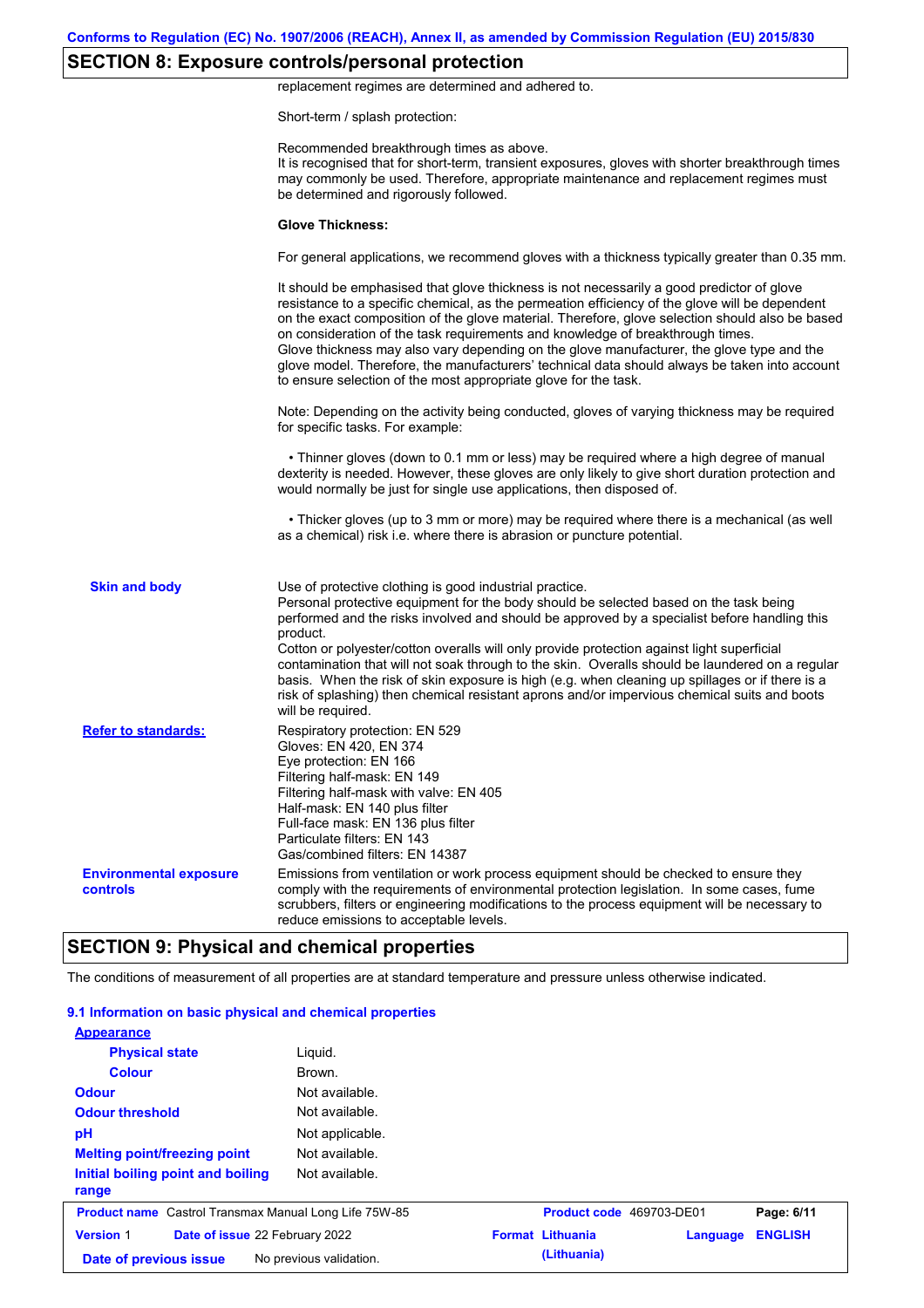# **SECTION 9: Physical and chemical properties**

| <b>Pour point</b>                               | -60 $^{\circ}$ C                      |
|-------------------------------------------------|---------------------------------------|
| <b>Flash point</b>                              | Open cup: >200°C (>392°F) [Cleveland] |
| <b>Evaporation rate</b>                         | Not available.                        |
| <b>Flammability (solid, gas)</b>                | Not available.                        |
| Upper/lower flammability or<br>explosive limits | Not available.                        |

#### **Vapour pressure**

Not available.

| Ingredient name mm Hg kPa<br>kPa<br><b>Method</b><br><b>Method</b><br>mm<br>Hg<br>0<br>$\mathbf 0$<br>Dec-1-ene,<br>ASTM E<br>1194-87<br>homopolymer,<br>hydrogenated<br>$\mathbf 0$<br>Dec-1-ene, trimers,<br>0<br><b>ASTME</b><br>hydrogenated<br>1194-87<br>Dec-1-ene, dimers,<br>0.01<br>0.0013<br>ASTM E<br>1194-87<br>hydrogenated<br>Distillates (petroleum),<br>< 0.08<br>< 0.011<br><b>ASTM D 5191</b><br>hydrotreated heavy<br>paraffinic<br>< 0.011<br><b>ASTM D 5191</b><br>Distillates (petroleum),<br>< 0.08<br>solvent-dewaxed<br>heavy paraffinic<br>Not available.<br>Not available.<br><1000 kg/m <sup>3</sup> (<1 g/cm <sup>3</sup> ) at 15°C<br><b>Density</b><br>insoluble in water.<br><b>Solubility(ies)</b><br><b>Partition coefficient: n-octanol/</b><br>>3<br>water<br>°C<br>°F<br><b>Ingredient name</b><br><b>Method</b><br>649.4 to 696.2 ASTM D 2159<br>Dec-1-ene, homopolymer,<br>343 to 369<br>hydrogenated<br>649.4 to 696.2 ASTM D 2159<br>Dec-1-ene, trimers, hydrogenated<br>343 to 369<br>Dec-1-ene, dimers, hydrogenated<br>324<br>615.2<br><b>ASTM D 2158</b><br>Not available.<br>Kinematic: 64.6 mm <sup>2</sup> /s (64.6 cSt) at $40^{\circ}$ C<br>Kinematic: 11.5 to 12 mm <sup>2</sup> /s (11.5 to 12 cSt) at 100°C<br>Not available.<br>Not available.<br><b>Particle characteristics</b><br>Not applicable. |                                  | Vapour Pressure at 20°C |  |  | Vapour pressure at 50°C |  |  |
|------------------------------------------------------------------------------------------------------------------------------------------------------------------------------------------------------------------------------------------------------------------------------------------------------------------------------------------------------------------------------------------------------------------------------------------------------------------------------------------------------------------------------------------------------------------------------------------------------------------------------------------------------------------------------------------------------------------------------------------------------------------------------------------------------------------------------------------------------------------------------------------------------------------------------------------------------------------------------------------------------------------------------------------------------------------------------------------------------------------------------------------------------------------------------------------------------------------------------------------------------------------------------------------------------------------------------------------------------------|----------------------------------|-------------------------|--|--|-------------------------|--|--|
|                                                                                                                                                                                                                                                                                                                                                                                                                                                                                                                                                                                                                                                                                                                                                                                                                                                                                                                                                                                                                                                                                                                                                                                                                                                                                                                                                            |                                  |                         |  |  |                         |  |  |
|                                                                                                                                                                                                                                                                                                                                                                                                                                                                                                                                                                                                                                                                                                                                                                                                                                                                                                                                                                                                                                                                                                                                                                                                                                                                                                                                                            |                                  |                         |  |  |                         |  |  |
|                                                                                                                                                                                                                                                                                                                                                                                                                                                                                                                                                                                                                                                                                                                                                                                                                                                                                                                                                                                                                                                                                                                                                                                                                                                                                                                                                            |                                  |                         |  |  |                         |  |  |
|                                                                                                                                                                                                                                                                                                                                                                                                                                                                                                                                                                                                                                                                                                                                                                                                                                                                                                                                                                                                                                                                                                                                                                                                                                                                                                                                                            |                                  |                         |  |  |                         |  |  |
|                                                                                                                                                                                                                                                                                                                                                                                                                                                                                                                                                                                                                                                                                                                                                                                                                                                                                                                                                                                                                                                                                                                                                                                                                                                                                                                                                            |                                  |                         |  |  |                         |  |  |
|                                                                                                                                                                                                                                                                                                                                                                                                                                                                                                                                                                                                                                                                                                                                                                                                                                                                                                                                                                                                                                                                                                                                                                                                                                                                                                                                                            |                                  |                         |  |  |                         |  |  |
|                                                                                                                                                                                                                                                                                                                                                                                                                                                                                                                                                                                                                                                                                                                                                                                                                                                                                                                                                                                                                                                                                                                                                                                                                                                                                                                                                            | <b>Vapour density</b>            |                         |  |  |                         |  |  |
|                                                                                                                                                                                                                                                                                                                                                                                                                                                                                                                                                                                                                                                                                                                                                                                                                                                                                                                                                                                                                                                                                                                                                                                                                                                                                                                                                            | <b>Relative density</b>          |                         |  |  |                         |  |  |
|                                                                                                                                                                                                                                                                                                                                                                                                                                                                                                                                                                                                                                                                                                                                                                                                                                                                                                                                                                                                                                                                                                                                                                                                                                                                                                                                                            |                                  |                         |  |  |                         |  |  |
|                                                                                                                                                                                                                                                                                                                                                                                                                                                                                                                                                                                                                                                                                                                                                                                                                                                                                                                                                                                                                                                                                                                                                                                                                                                                                                                                                            |                                  |                         |  |  |                         |  |  |
|                                                                                                                                                                                                                                                                                                                                                                                                                                                                                                                                                                                                                                                                                                                                                                                                                                                                                                                                                                                                                                                                                                                                                                                                                                                                                                                                                            |                                  |                         |  |  |                         |  |  |
|                                                                                                                                                                                                                                                                                                                                                                                                                                                                                                                                                                                                                                                                                                                                                                                                                                                                                                                                                                                                                                                                                                                                                                                                                                                                                                                                                            | <b>Auto-ignition temperature</b> |                         |  |  |                         |  |  |
|                                                                                                                                                                                                                                                                                                                                                                                                                                                                                                                                                                                                                                                                                                                                                                                                                                                                                                                                                                                                                                                                                                                                                                                                                                                                                                                                                            |                                  |                         |  |  |                         |  |  |
|                                                                                                                                                                                                                                                                                                                                                                                                                                                                                                                                                                                                                                                                                                                                                                                                                                                                                                                                                                                                                                                                                                                                                                                                                                                                                                                                                            |                                  |                         |  |  |                         |  |  |
|                                                                                                                                                                                                                                                                                                                                                                                                                                                                                                                                                                                                                                                                                                                                                                                                                                                                                                                                                                                                                                                                                                                                                                                                                                                                                                                                                            |                                  |                         |  |  |                         |  |  |
|                                                                                                                                                                                                                                                                                                                                                                                                                                                                                                                                                                                                                                                                                                                                                                                                                                                                                                                                                                                                                                                                                                                                                                                                                                                                                                                                                            | <b>Decomposition temperature</b> |                         |  |  |                         |  |  |
|                                                                                                                                                                                                                                                                                                                                                                                                                                                                                                                                                                                                                                                                                                                                                                                                                                                                                                                                                                                                                                                                                                                                                                                                                                                                                                                                                            | <b>Viscosity</b>                 |                         |  |  |                         |  |  |
|                                                                                                                                                                                                                                                                                                                                                                                                                                                                                                                                                                                                                                                                                                                                                                                                                                                                                                                                                                                                                                                                                                                                                                                                                                                                                                                                                            | <b>Explosive properties</b>      |                         |  |  |                         |  |  |
|                                                                                                                                                                                                                                                                                                                                                                                                                                                                                                                                                                                                                                                                                                                                                                                                                                                                                                                                                                                                                                                                                                                                                                                                                                                                                                                                                            | <b>Oxidising properties</b>      |                         |  |  |                         |  |  |
|                                                                                                                                                                                                                                                                                                                                                                                                                                                                                                                                                                                                                                                                                                                                                                                                                                                                                                                                                                                                                                                                                                                                                                                                                                                                                                                                                            |                                  |                         |  |  |                         |  |  |
|                                                                                                                                                                                                                                                                                                                                                                                                                                                                                                                                                                                                                                                                                                                                                                                                                                                                                                                                                                                                                                                                                                                                                                                                                                                                                                                                                            | <b>Median particle size</b>      |                         |  |  |                         |  |  |
|                                                                                                                                                                                                                                                                                                                                                                                                                                                                                                                                                                                                                                                                                                                                                                                                                                                                                                                                                                                                                                                                                                                                                                                                                                                                                                                                                            | 9.2 Other information            |                         |  |  |                         |  |  |
|                                                                                                                                                                                                                                                                                                                                                                                                                                                                                                                                                                                                                                                                                                                                                                                                                                                                                                                                                                                                                                                                                                                                                                                                                                                                                                                                                            | No additional information.       |                         |  |  |                         |  |  |

### **SECTION 10: Stability and reactivity**

| <b>10.1 Reactivity</b>                            | No specific test data available for this product. Refer to Conditions to avoid and Incompatible<br>materials for additional information.                                |
|---------------------------------------------------|-------------------------------------------------------------------------------------------------------------------------------------------------------------------------|
| <b>10.2 Chemical stability</b>                    | The product is stable.                                                                                                                                                  |
| <b>10.3 Possibility of</b><br>hazardous reactions | Under normal conditions of storage and use, hazardous reactions will not occur.<br>Under normal conditions of storage and use, hazardous polymerisation will not occur. |
| <b>10.4 Conditions to avoid</b>                   | Avoid all possible sources of ignition (spark or flame).                                                                                                                |
| 10.5 Incompatible materials                       | Reactive or incompatible with the following materials: oxidising materials.                                                                                             |

| <b>Product name</b> Castrol Transmax Manual Long Life 75W-85 |  |                                       | <b>Product code</b> 469703-DE01 |                         | Page: 7/11              |  |
|--------------------------------------------------------------|--|---------------------------------------|---------------------------------|-------------------------|-------------------------|--|
| <b>Version 1</b>                                             |  | <b>Date of issue 22 February 2022</b> |                                 | <b>Format Lithuania</b> | <b>Language ENGLISH</b> |  |
| Date of previous issue                                       |  | No previous validation.               |                                 | (Lithuania)             |                         |  |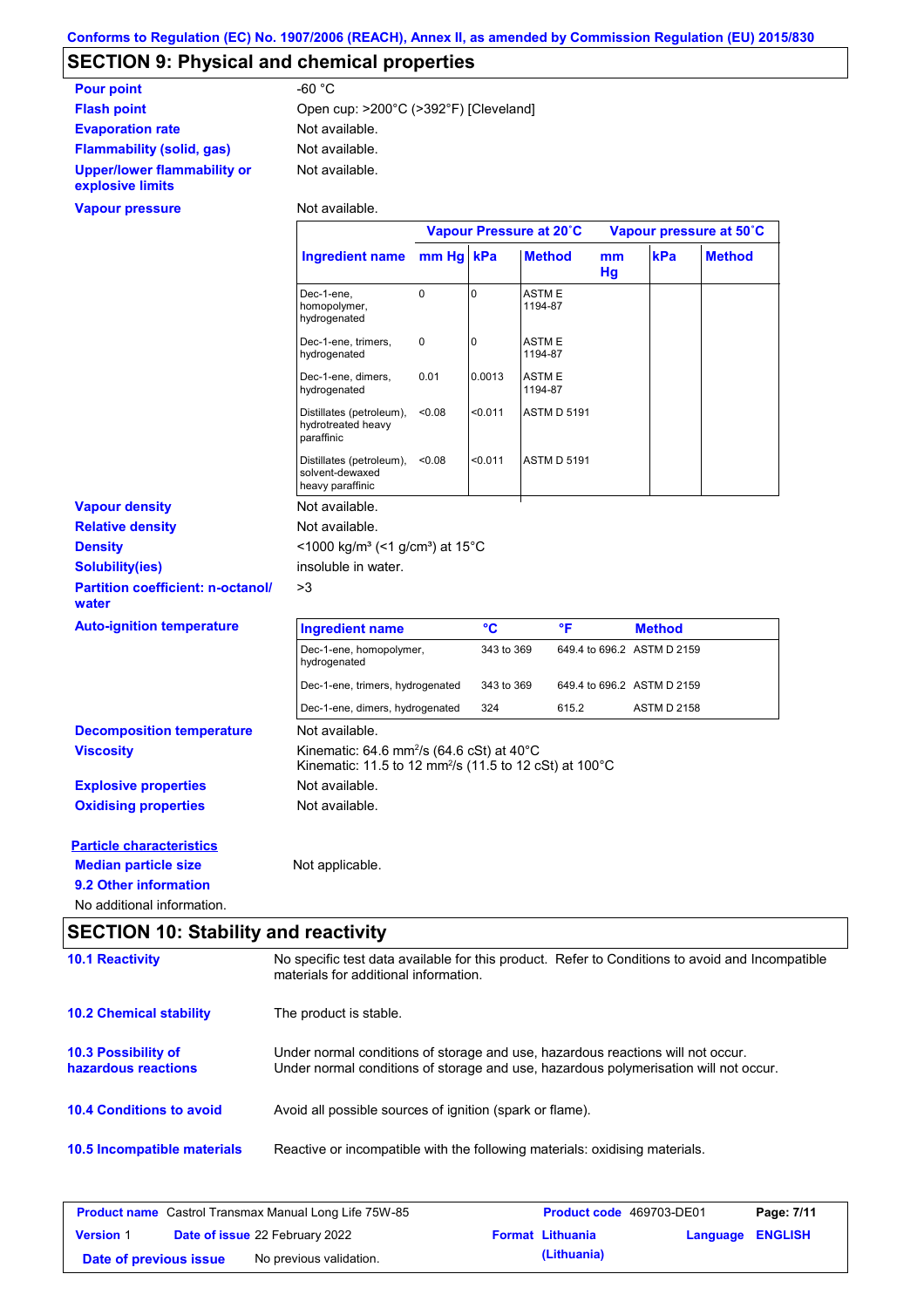### **SECTION 10: Stability and reactivity**

**10.6 Hazardous decomposition products** Under normal conditions of storage and use, hazardous decomposition products should not be produced.

### **SECTION 11: Toxicological information**

#### **11.1 Information on toxicological effects**

#### **Acute toxicity estimates**

|                                                                                            | <b>Product/ingredient name</b>                                                                                      |                                                                                                                             | <b>Dermal</b><br>(mg/kg) | <b>Inhalation</b><br>(gases)<br>(ppm) | <b>Inhalation</b><br>(vapours)<br>(mg/l) | <b>Inhalation</b><br>(dusts<br>and mists)<br>(mg/l) |
|--------------------------------------------------------------------------------------------|---------------------------------------------------------------------------------------------------------------------|-----------------------------------------------------------------------------------------------------------------------------|--------------------------|---------------------------------------|------------------------------------------|-----------------------------------------------------|
| Castrol Transmax Manual Long Life 75W-85<br>Dec-1-ene, dimers, hydrogenated                |                                                                                                                     | N/A<br>N/A                                                                                                                  | N/A<br>N/A               | N/A<br>N/A                            | N/A<br>N/A                               | 15.2<br>1.5                                         |
| <b>Information on likely</b><br>routes of exposure                                         | Routes of entry anticipated: Dermal, Inhalation.                                                                    |                                                                                                                             |                          |                                       |                                          |                                                     |
| <b>Potential acute health effects</b>                                                      |                                                                                                                     |                                                                                                                             |                          |                                       |                                          |                                                     |
| <b>Inhalation</b>                                                                          | Exposure to decomposition products may cause a health hazard. Serious effects may be<br>delayed following exposure. |                                                                                                                             |                          |                                       |                                          |                                                     |
| <b>Ingestion</b>                                                                           | No known significant effects or critical hazards.                                                                   |                                                                                                                             |                          |                                       |                                          |                                                     |
| <b>Skin contact</b>                                                                        | Defatting to the skin. May cause skin dryness and irritation.                                                       |                                                                                                                             |                          |                                       |                                          |                                                     |
| <b>Eye contact</b>                                                                         | No known significant effects or critical hazards.                                                                   |                                                                                                                             |                          |                                       |                                          |                                                     |
| <b>Symptoms related to the physical, chemical and toxicological characteristics</b>        |                                                                                                                     |                                                                                                                             |                          |                                       |                                          |                                                     |
| <b>Inhalation</b>                                                                          |                                                                                                                     | May be harmful by inhalation if exposure to vapour, mists or fumes resulting from thermal<br>decomposition products occurs. |                          |                                       |                                          |                                                     |
| <b>Ingestion</b>                                                                           | No specific data.                                                                                                   |                                                                                                                             |                          |                                       |                                          |                                                     |
| <b>Skin contact</b>                                                                        | Adverse symptoms may include the following:<br>irritation<br>dryness<br>cracking                                    |                                                                                                                             |                          |                                       |                                          |                                                     |
| <b>Eye contact</b>                                                                         | No specific data.                                                                                                   |                                                                                                                             |                          |                                       |                                          |                                                     |
| Delayed and immediate effects as well as chronic effects from short and long-term exposure |                                                                                                                     |                                                                                                                             |                          |                                       |                                          |                                                     |
| <b>Inhalation</b>                                                                          | Overexposure to the inhalation of airborne droplets or aerosols may cause irritation of the<br>respiratory tract.   |                                                                                                                             |                          |                                       |                                          |                                                     |
| <b>Ingestion</b>                                                                           | Ingestion of large quantities may cause nausea and diarrhoea.                                                       |                                                                                                                             |                          |                                       |                                          |                                                     |
| <b>Skin contact</b>                                                                        | Prolonged or repeated contact can defat the skin and lead to irritation and/or dermatitis.                          |                                                                                                                             |                          |                                       |                                          |                                                     |
| <b>Eye contact</b>                                                                         | Potential risk of transient stinging or redness if accidental eye contact occurs.                                   |                                                                                                                             |                          |                                       |                                          |                                                     |
| <b>Potential chronic health effects</b>                                                    |                                                                                                                     |                                                                                                                             |                          |                                       |                                          |                                                     |
| <b>General</b>                                                                             | No known significant effects or critical hazards.                                                                   |                                                                                                                             |                          |                                       |                                          |                                                     |
| <b>Carcinogenicity</b>                                                                     | No known significant effects or critical hazards.                                                                   |                                                                                                                             |                          |                                       |                                          |                                                     |
| <b>Mutagenicity</b>                                                                        | No known significant effects or critical hazards.                                                                   |                                                                                                                             |                          |                                       |                                          |                                                     |
| <b>Developmental effects</b>                                                               |                                                                                                                     |                                                                                                                             |                          |                                       |                                          |                                                     |
|                                                                                            |                                                                                                                     | No known significant effects or critical hazards.<br>No known significant effects or critical hazards.                      |                          |                                       |                                          |                                                     |

## **SECTION 12: Ecological information**

**12.1 Toxicity**

**Environmental hazards** Not classified as dangerous

#### **12.2 Persistence and degradability**

Not expected to be rapidly degradable.

#### **12.3 Bioaccumulative potential**

This product is not expected to bioaccumulate through food chains in the environment.

#### **12.4 Mobility in soil**

**Mobility** Spillages may penetrate the soil causing ground water contamination. **Soil/water partition coefficient (KOC)** Not available.

#### **12.5 Results of PBT and vPvB assessment**

| <b>Product name</b> Castrol Transmax Manual Long Life 75W-85 |  |                                       | <b>Product code</b> 469703-DE01 |                         | Page: 8/11              |  |
|--------------------------------------------------------------|--|---------------------------------------|---------------------------------|-------------------------|-------------------------|--|
| <b>Version 1</b>                                             |  | <b>Date of issue 22 February 2022</b> |                                 | <b>Format Lithuania</b> | <b>Language ENGLISH</b> |  |
| Date of previous issue                                       |  | No previous validation.               |                                 | (Lithuania)             |                         |  |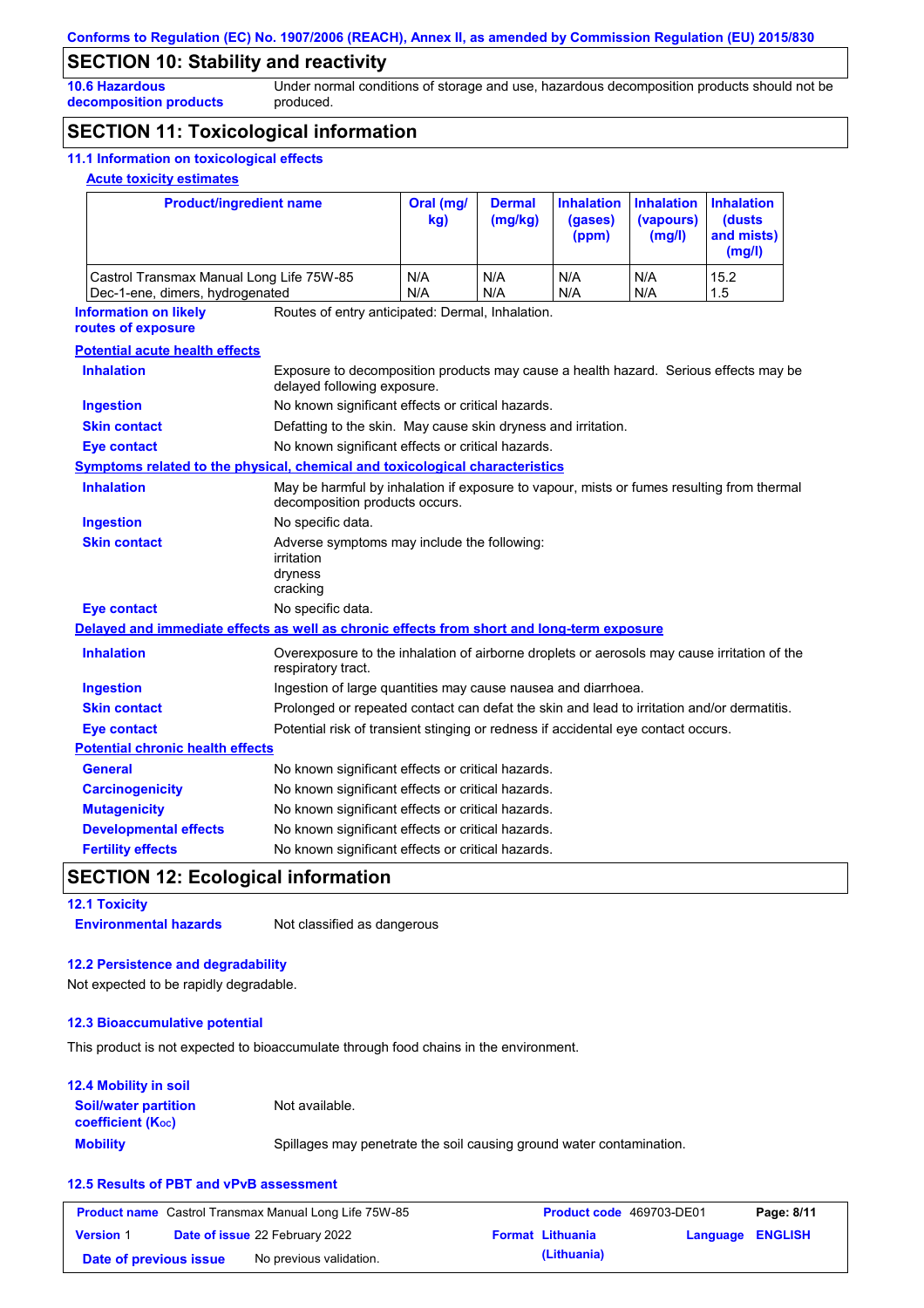#### **Conforms to Regulation (EC) No. 1907/2006 (REACH), Annex II, as amended by Commission Regulation (EU) 2015/830**

### **SECTION 12: Ecological information**

Product does not meet the criteria for PBT or vPvB according to Regulation (EC) No. 1907/2006, Annex XIII.

#### **12.6 Other adverse effects**

**Other ecological information**

Spills may form a film on water surfaces causing physical damage to organisms. Oxygen transfer could also be impaired.

### **SECTION 13: Disposal considerations**

|  | <b>13.1 Waste treatment methods</b> |  |
|--|-------------------------------------|--|
|  |                                     |  |

#### **Product**

**Methods of disposal**

Where possible, arrange for product to be recycled. Dispose of via an authorised person/ licensed waste disposal contractor in accordance with local regulations.

#### **Hazardous waste** Yes.

**European waste catalogue (EWC)**

| Waste code | <b>Waste designation</b>                                                                                                    |
|------------|-----------------------------------------------------------------------------------------------------------------------------|
| $130208*$  | other engine, gear and lubricating oils                                                                                     |
|            | However, deviation from the intended use and/or the presence of any potential contaminants may require an alternative waste |

disposal code to be assigned by the end user.

#### **Packaging**

| <b>Methods of disposal</b> | Where possible, arrange for product to be recycled. Dispose of via an authorised person/<br>licensed waste disposal contractor in accordance with local regulations.                                                                    |
|----------------------------|-----------------------------------------------------------------------------------------------------------------------------------------------------------------------------------------------------------------------------------------|
| <b>Special precautions</b> | This material and its container must be disposed of in a safe way. Empty containers or liners<br>may retain some product residues. Avoid dispersal of spilt material and runoff and contact with<br>soil, waterways, drains and sewers. |
| <b>References</b>          | Commission 2014/955/EU<br>Directive 2008/98/EC                                                                                                                                                                                          |

## **SECTION 14: Transport information**

|                                           | <b>ADR/RID</b> | <b>ADN</b>     | <b>IMDG</b>    | <b>IATA</b>    |
|-------------------------------------------|----------------|----------------|----------------|----------------|
| 14.1 UN number                            | Not regulated. | Not regulated. | Not regulated. | Not regulated. |
| 14.2 UN proper<br>shipping name           |                |                |                |                |
| <b>14.3 Transport</b><br>hazard class(es) |                |                |                |                |
| 14.4 Packing<br>group                     |                |                |                |                |
| 14.5<br><b>Environmental</b><br>hazards   | No.            | No.            | No.            | No.            |
| <b>Additional</b><br><b>information</b>   |                |                |                |                |

**14.6 Special precautions for user** Not available.

**14.7 Transport in bulk according to IMO instruments**

## Not available.

### **SECTION 15: Regulatory information**

**15.1 Safety, health and environmental regulations/legislation specific for the substance or mixture EU Regulation (EC) No. 1907/2006 (REACH)**

**Annex XIV - List of substances subject to authorisation**

**Annex XIV**

None of the components are listed.

**Substances of very high concern**

| <b>Product name</b> Castrol Transmax Manual Long Life 75W-85 |  |                                       | <b>Product code</b> 469703-DE01 |                         | Page: 9/11       |  |
|--------------------------------------------------------------|--|---------------------------------------|---------------------------------|-------------------------|------------------|--|
| <b>Version 1</b>                                             |  | <b>Date of issue 22 February 2022</b> |                                 | <b>Format Lithuania</b> | Language ENGLISH |  |
| Date of previous issue                                       |  | No previous validation.               |                                 | (Lithuania)             |                  |  |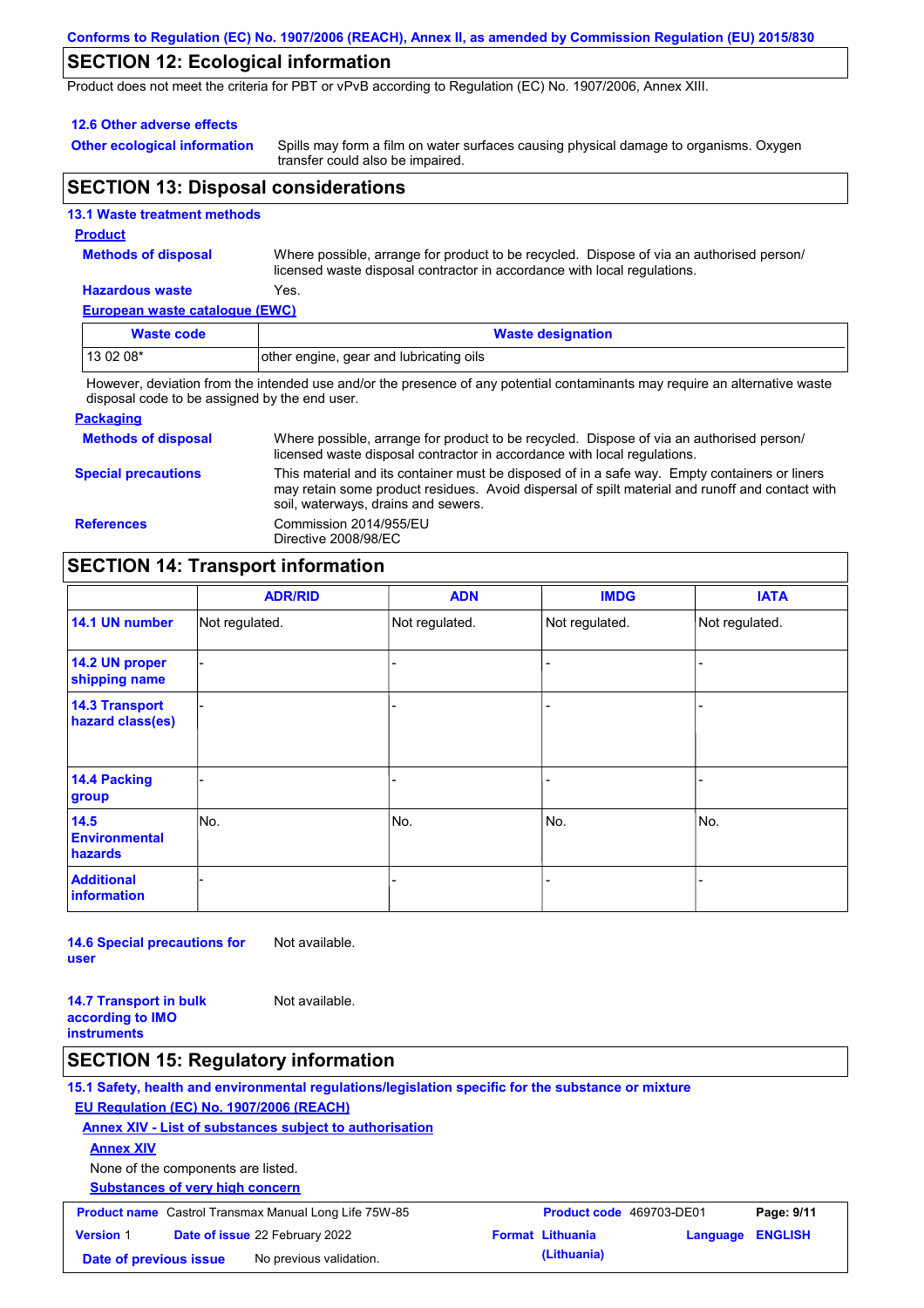# **SECTION 15: Regulatory information**

None of the components are listed.

| EU Regulation (EC) No. 1907/2006 (REACH)                                                                                                                 |                                                                                                                                |
|----------------------------------------------------------------------------------------------------------------------------------------------------------|--------------------------------------------------------------------------------------------------------------------------------|
| <b>Annex XVII - Restrictions</b><br>on the manufacture,<br>placing on the market<br>and use of certain<br>dangerous substances,<br>mixtures and articles | Not applicable.                                                                                                                |
| <b>Other regulations</b>                                                                                                                                 |                                                                                                                                |
| <b>REACH Status</b>                                                                                                                                      | The company, as identified in Section 1, sells this product in the EU in compliance with the<br>current requirements of REACH. |
| <b>United States inventory</b><br>(TSCA 8b)                                                                                                              | All components are active or exempted.                                                                                         |
| <b>Australia inventory (AIIC)</b>                                                                                                                        | All components are listed or exempted.                                                                                         |
| <b>Canada inventory</b>                                                                                                                                  | All components are listed or exempted.                                                                                         |
| <b>China inventory (IECSC)</b>                                                                                                                           | All components are listed or exempted.                                                                                         |
| <b>Japan inventory (CSCL)</b>                                                                                                                            | At least one component is not listed.                                                                                          |
| <b>Korea inventory (KECI)</b>                                                                                                                            | All components are listed or exempted.                                                                                         |
| <b>Philippines inventory</b><br>(PICCS)                                                                                                                  | All components are listed or exempted.                                                                                         |
| <b>Taiwan Chemical</b><br><b>Substances Inventory</b><br>(TCSI)                                                                                          | All components are listed or exempted.                                                                                         |
| Ozone depleting substances (1005/2009/EU)<br>Not listed.                                                                                                 |                                                                                                                                |
| Prior Informed Consent (PIC) (649/2012/EU)<br>Not listed.                                                                                                |                                                                                                                                |
| <b>Persistent Organic Pollutants</b><br>Not listed.                                                                                                      |                                                                                                                                |
| <b>EU - Water framework directive - Priority substances</b><br>None of the components are listed.                                                        |                                                                                                                                |
| <b>Seveso Directive</b>                                                                                                                                  |                                                                                                                                |
| This product is not controlled under the Seveso Directive.                                                                                               |                                                                                                                                |

| <b>15.2 Chemical safety</b> | A Chemical Safety Assessment has been carried out for one or more of the substances within  |
|-----------------------------|---------------------------------------------------------------------------------------------|
| assessment                  | this mixture. A Chemical Safety Assessment has not been carried out for the mixture itself. |

## **SECTION 16: Other information**

| <b>Abbreviations and acronyms</b>                            | ADN = European Provisions concerning the International Carriage of Dangerous Goods by<br>Inland Waterway                                                                                                                                                                                                                                                                                                                                                                                                                                                                                                                                                                                                               |                                                                                       |          |                |  |  |  |
|--------------------------------------------------------------|------------------------------------------------------------------------------------------------------------------------------------------------------------------------------------------------------------------------------------------------------------------------------------------------------------------------------------------------------------------------------------------------------------------------------------------------------------------------------------------------------------------------------------------------------------------------------------------------------------------------------------------------------------------------------------------------------------------------|---------------------------------------------------------------------------------------|----------|----------------|--|--|--|
|                                                              | ADR = The European Agreement concerning the International Carriage of Dangerous Goods by<br>Road                                                                                                                                                                                                                                                                                                                                                                                                                                                                                                                                                                                                                       |                                                                                       |          |                |  |  |  |
|                                                              | ATE = Acute Toxicity Estimate                                                                                                                                                                                                                                                                                                                                                                                                                                                                                                                                                                                                                                                                                          |                                                                                       |          |                |  |  |  |
|                                                              | <b>BCF</b> = Bioconcentration Factor                                                                                                                                                                                                                                                                                                                                                                                                                                                                                                                                                                                                                                                                                   |                                                                                       |          |                |  |  |  |
|                                                              | CAS = Chemical Abstracts Service                                                                                                                                                                                                                                                                                                                                                                                                                                                                                                                                                                                                                                                                                       |                                                                                       |          |                |  |  |  |
|                                                              | CLP = Classification, Labelling and Packaging Regulation [Regulation (EC) No. 1272/2008]<br>CSA = Chemical Safety Assessment<br>CSR = Chemical Safety Report<br>DMEL = Derived Minimal Effect Level<br>DNEL = Derived No Effect Level<br>EINECS = European Inventory of Existing Commercial chemical Substances<br>ES = Exposure Scenario<br>EUH statement = CLP-specific Hazard statement<br>EWC = European Waste Cataloque<br>GHS = Globally Harmonized System of Classification and Labelling of Chemicals<br>IATA = International Air Transport Association<br>IBC = Intermediate Bulk Container<br>IMDG = International Maritime Dangerous Goods<br>LogPow = logarithm of the octanol/water partition coefficient |                                                                                       |          |                |  |  |  |
|                                                              |                                                                                                                                                                                                                                                                                                                                                                                                                                                                                                                                                                                                                                                                                                                        |                                                                                       |          |                |  |  |  |
|                                                              |                                                                                                                                                                                                                                                                                                                                                                                                                                                                                                                                                                                                                                                                                                                        |                                                                                       |          |                |  |  |  |
|                                                              |                                                                                                                                                                                                                                                                                                                                                                                                                                                                                                                                                                                                                                                                                                                        |                                                                                       |          |                |  |  |  |
|                                                              |                                                                                                                                                                                                                                                                                                                                                                                                                                                                                                                                                                                                                                                                                                                        |                                                                                       |          |                |  |  |  |
|                                                              |                                                                                                                                                                                                                                                                                                                                                                                                                                                                                                                                                                                                                                                                                                                        |                                                                                       |          |                |  |  |  |
|                                                              |                                                                                                                                                                                                                                                                                                                                                                                                                                                                                                                                                                                                                                                                                                                        |                                                                                       |          |                |  |  |  |
|                                                              |                                                                                                                                                                                                                                                                                                                                                                                                                                                                                                                                                                                                                                                                                                                        |                                                                                       |          |                |  |  |  |
|                                                              |                                                                                                                                                                                                                                                                                                                                                                                                                                                                                                                                                                                                                                                                                                                        |                                                                                       |          |                |  |  |  |
|                                                              |                                                                                                                                                                                                                                                                                                                                                                                                                                                                                                                                                                                                                                                                                                                        |                                                                                       |          |                |  |  |  |
|                                                              |                                                                                                                                                                                                                                                                                                                                                                                                                                                                                                                                                                                                                                                                                                                        |                                                                                       |          |                |  |  |  |
|                                                              |                                                                                                                                                                                                                                                                                                                                                                                                                                                                                                                                                                                                                                                                                                                        |                                                                                       |          |                |  |  |  |
|                                                              | modified by the Protocol of 1978. ("Marpol" = marine pollution)                                                                                                                                                                                                                                                                                                                                                                                                                                                                                                                                                                                                                                                        | MARPOL = International Convention for the Prevention of Pollution From Ships, 1973 as |          |                |  |  |  |
| <b>Product name</b> Castrol Transmax Manual Long Life 75W-85 |                                                                                                                                                                                                                                                                                                                                                                                                                                                                                                                                                                                                                                                                                                                        | <b>Product code</b> 469703-DE01                                                       |          | Page: 10/11    |  |  |  |
| <b>Version 1</b>                                             | Date of issue 22 February 2022                                                                                                                                                                                                                                                                                                                                                                                                                                                                                                                                                                                                                                                                                         | <b>Format Lithuania</b>                                                               | Language | <b>ENGLISH</b> |  |  |  |

**Date of previous issue** No previous validation. **(Lithuania)**